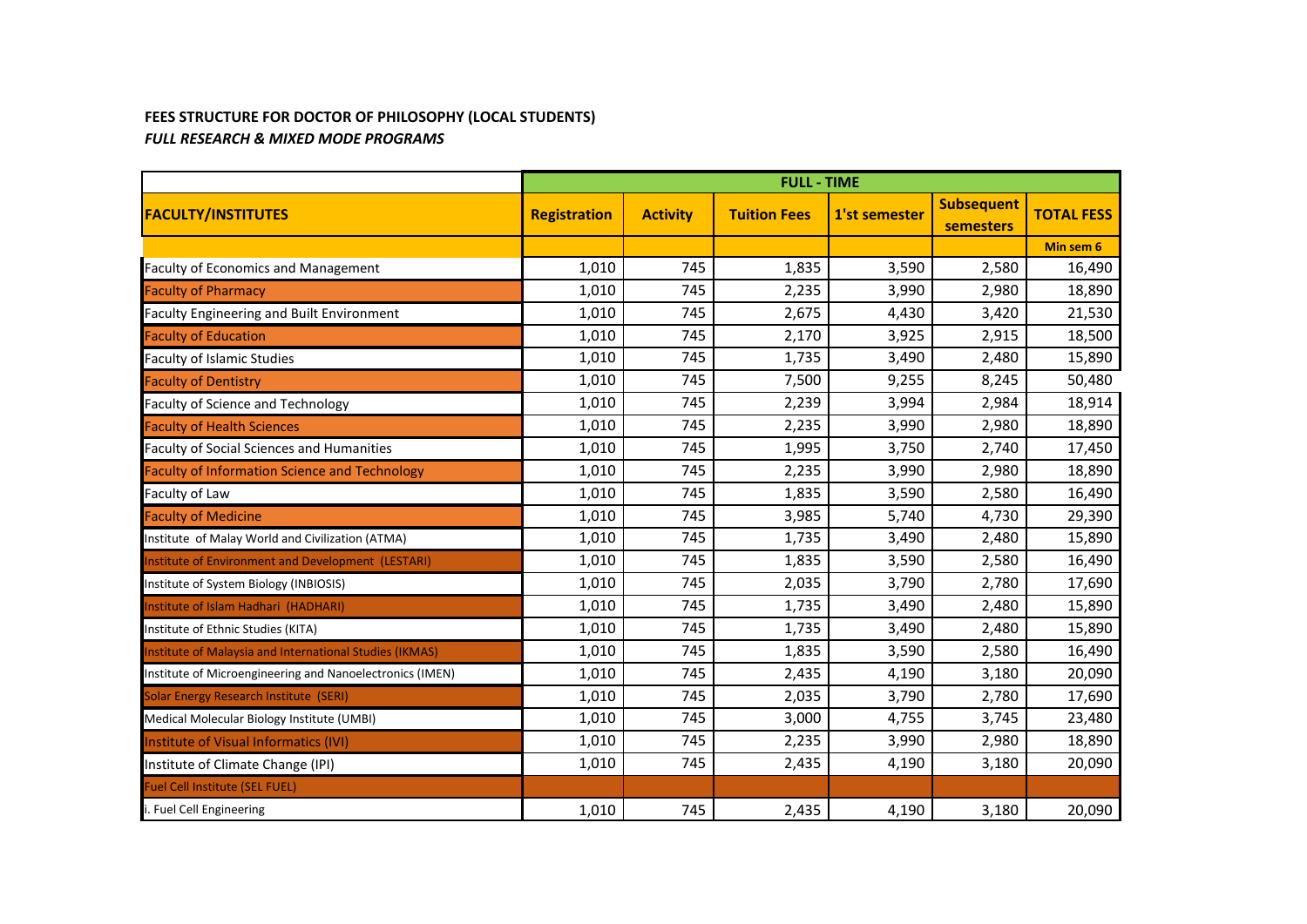| .                                                     | 010<br>1.UIU        | 745<br>- - | 135<br>----          | ,190  | 3,180 | 20,090             |
|-------------------------------------------------------|---------------------|------------|----------------------|-------|-------|--------------------|
| / Management and Policy<br>iii. Energy N<br>$\bullet$ | 010<br><b>I,UIU</b> | 745<br>- - | <b>835</b><br>ر ر∟ب⊥ | 3,590 | 2,580 | 100<br>. .<br>10.' |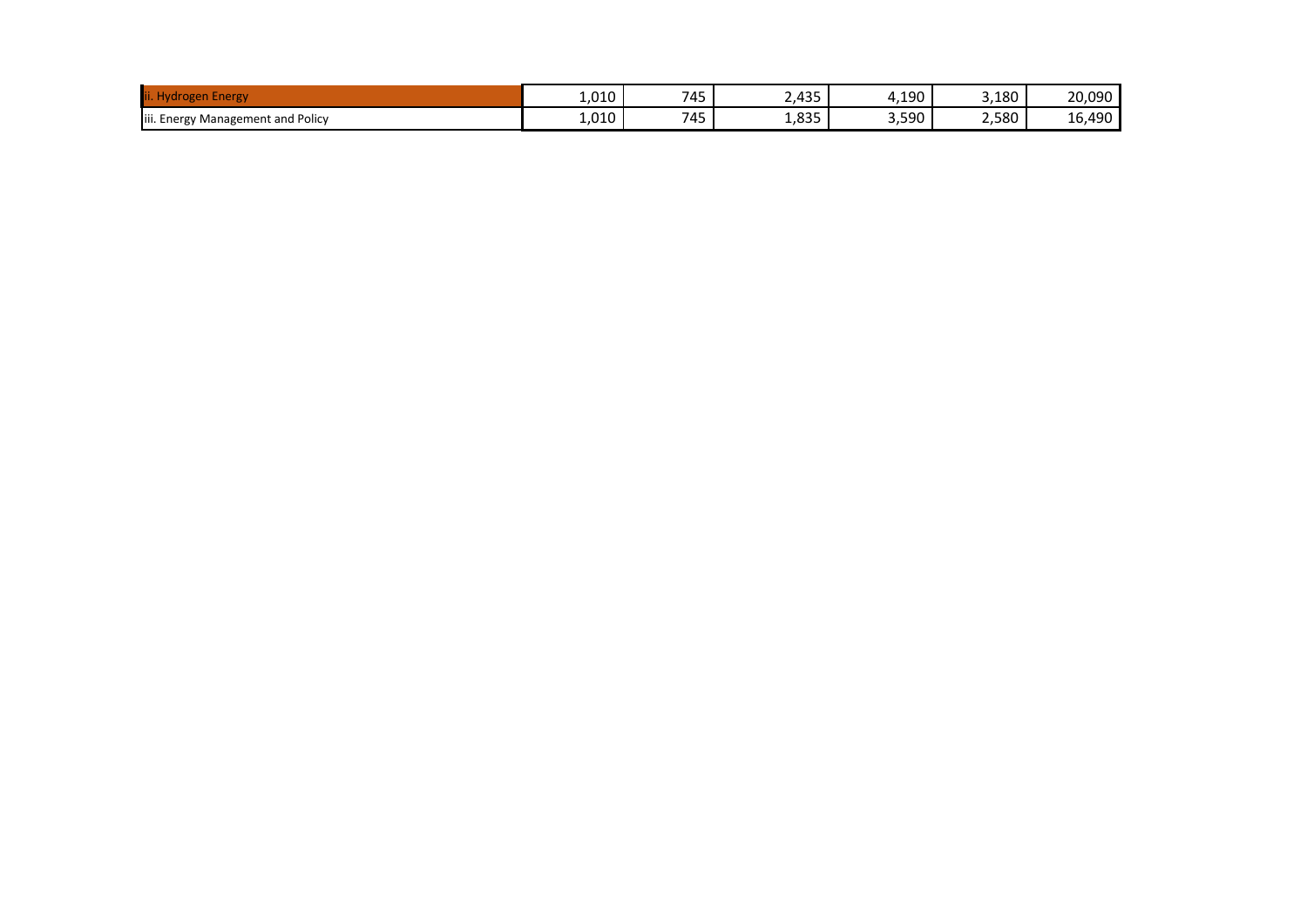| <b>PART - TIME</b>  |                 |                     |                     |                                       |                   |  |  |
|---------------------|-----------------|---------------------|---------------------|---------------------------------------|-------------------|--|--|
| <b>Registration</b> | <b>Activity</b> | <b>Tuition Fees</b> | <b>1st semester</b> | <b>Subsequent</b><br><b>semesters</b> | <b>TOTAL FEES</b> |  |  |
|                     |                 |                     |                     |                                       | Min sem 6         |  |  |
| 885                 | 525             | 1,635               | 3,045               | 2,160                                 | 13,845            |  |  |
| 885                 | 525             | 2,035               | 3,445               | 2,560                                 | 16,245            |  |  |
| 885                 | 525             | 2,458               | 3,868               | 2,983                                 | 18,783            |  |  |
| 885                 | 525             | 1,535               | 2,945               | 2,060                                 | 13,245            |  |  |
| 885                 | 525             | 1,535               | 2,945               | 2,060                                 | 13,245            |  |  |
|                     |                 |                     |                     |                                       |                   |  |  |
| 885                 | 525             | 1,835               | 3,245               | 2,360                                 | 15,045            |  |  |
| 885                 | 525             | 2,035               | 3,445               | 2,560                                 | 16,245            |  |  |
| 885                 | 525             | 1,535               | 2,945               | 2,060                                 | 13,245            |  |  |
| 885                 | 525             | 2,035               | 3,445               | 2,560                                 | 16,245            |  |  |
| 885                 | 525             | 1,635               | 3,045               | 2,160                                 | 13,845            |  |  |
| 885                 | 525             | 3,435               | 4,845               | 3,960                                 | 24,645            |  |  |
| 885                 | 525             | 1,535               | 2,945               | 2,060                                 | 13,245            |  |  |
| 885                 | 525             | 1,635               | 3,045               | 2,160                                 | 13,845            |  |  |
| 885                 | 525             | 1,835               | 3,245               | 2,360                                 | 15,045            |  |  |
| 885                 | 525             | 1,535               | 2,945               | 2,060                                 | 13,245            |  |  |
| 885                 | 525             | 1,635               | 3,045               | 2,160                                 | 13,845            |  |  |
| 885                 | 525             | 1,635               | 3,045               | 2,160                                 | 13,845            |  |  |
| 885                 | 525             | 2,235               | 3,645               | 2,760                                 | 17,445            |  |  |
| 885                 | 525             | 1,835               | 3,245               | 2,360                                 | 15,045            |  |  |
| 885                 | 525             | 2,800               | 4,210               | 3,325                                 | 20,835            |  |  |
| 885                 | 525             | 2,035               | 3,445               | 2,560                                 | 16,245            |  |  |
| 885                 | 525             | 2,235               | 3,645               | 2,760                                 | 17,445            |  |  |
|                     |                 |                     |                     |                                       |                   |  |  |
| 885                 | 525             | 2,235               | 3,645               | 2,760                                 | 17,445            |  |  |